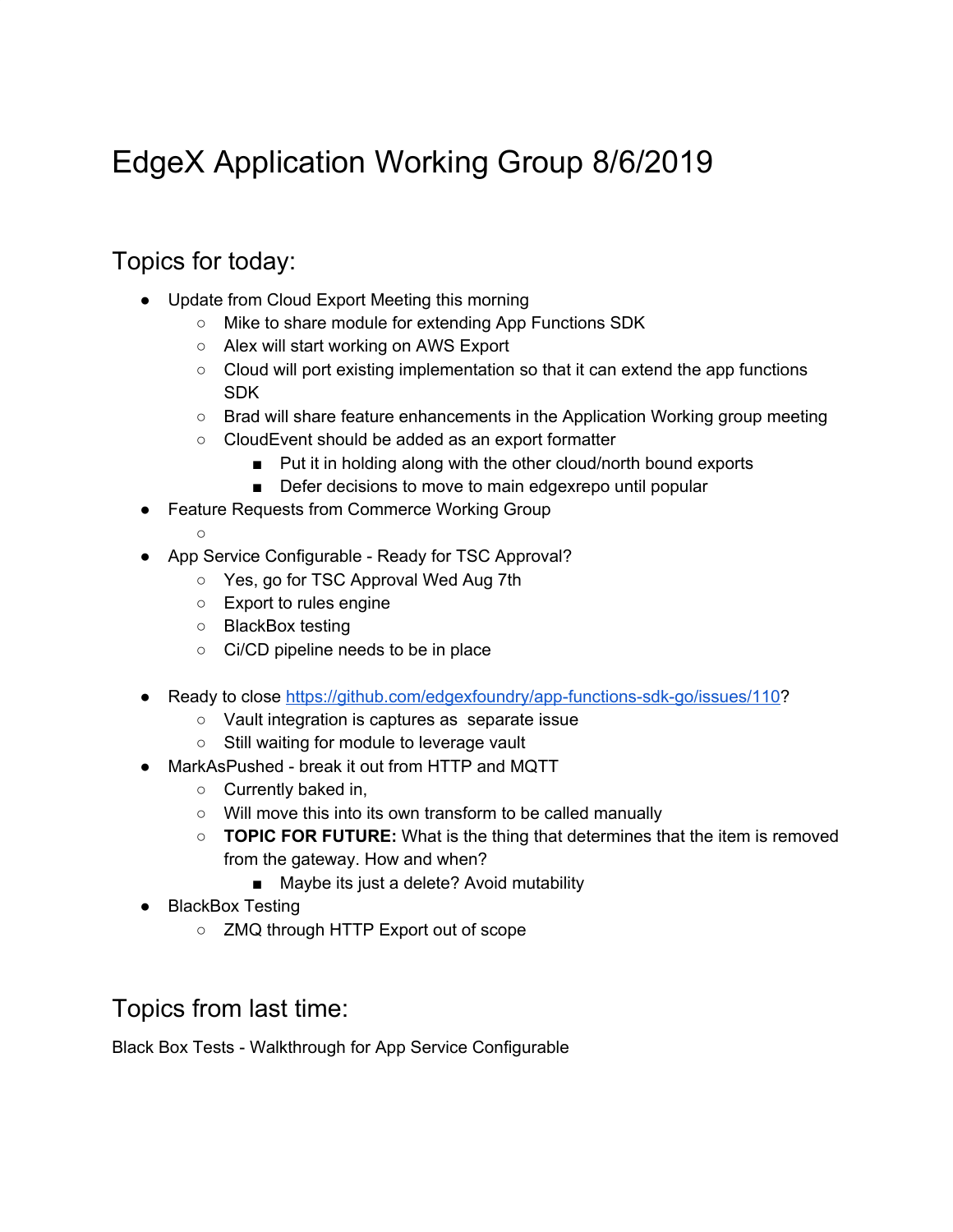HTTPS Export -- We are at parity now(Good for Fuji) - Stretch goal to extend scope to the following:

- mTLS?
- OAuth?
- Token Based Auth for header?

Azure Export

How many services do we want to provide an example for?

- Support existing Azure IoT Hub (via MQTT)
- Create issues for other Azure services that could be helpful with "help-wanted" tag
	- Blob Storage

Refactoring of Functions

Port Allocation:

- Default is 48095 today
- Option to support ephemeral ports (OS Picks).

## Any Bugs needing to be discussed?

<https://github.com/edgexfoundry/go-mod-messaging/issues/31>

## Any Other Updates?

Still in Beta today - Will match major release of EdgeX once released.

From Last Time:

Export Distro [\(Issue](https://github.com/edgexfoundry/edgex-go/issues/1512) #512) / go-mod-messaging ([Issue](https://github.com/edgexfoundry/go-mod-messaging/issues/28) #28)

- Only able to recreate with core-data running in docker
- Found new issue where core-data stopped publishing events
	- No errors or crash.
	- Stopping DS(s) and restarting mongo resolved until both DSs running.
	- Dropping Events & Readings collections from Mongo resolves issue
- Lenny will merge fix and update edgex-go and retest
- Lenny will create issue for new issue where Core Data stopped publishing.

------------------------------------------------------------------------------------------------------------------

- Lenny will take his test case to the QA/Test WG.

App-service-configurable Docker

- Profile specified from compose file 'cmd:' or docker run.